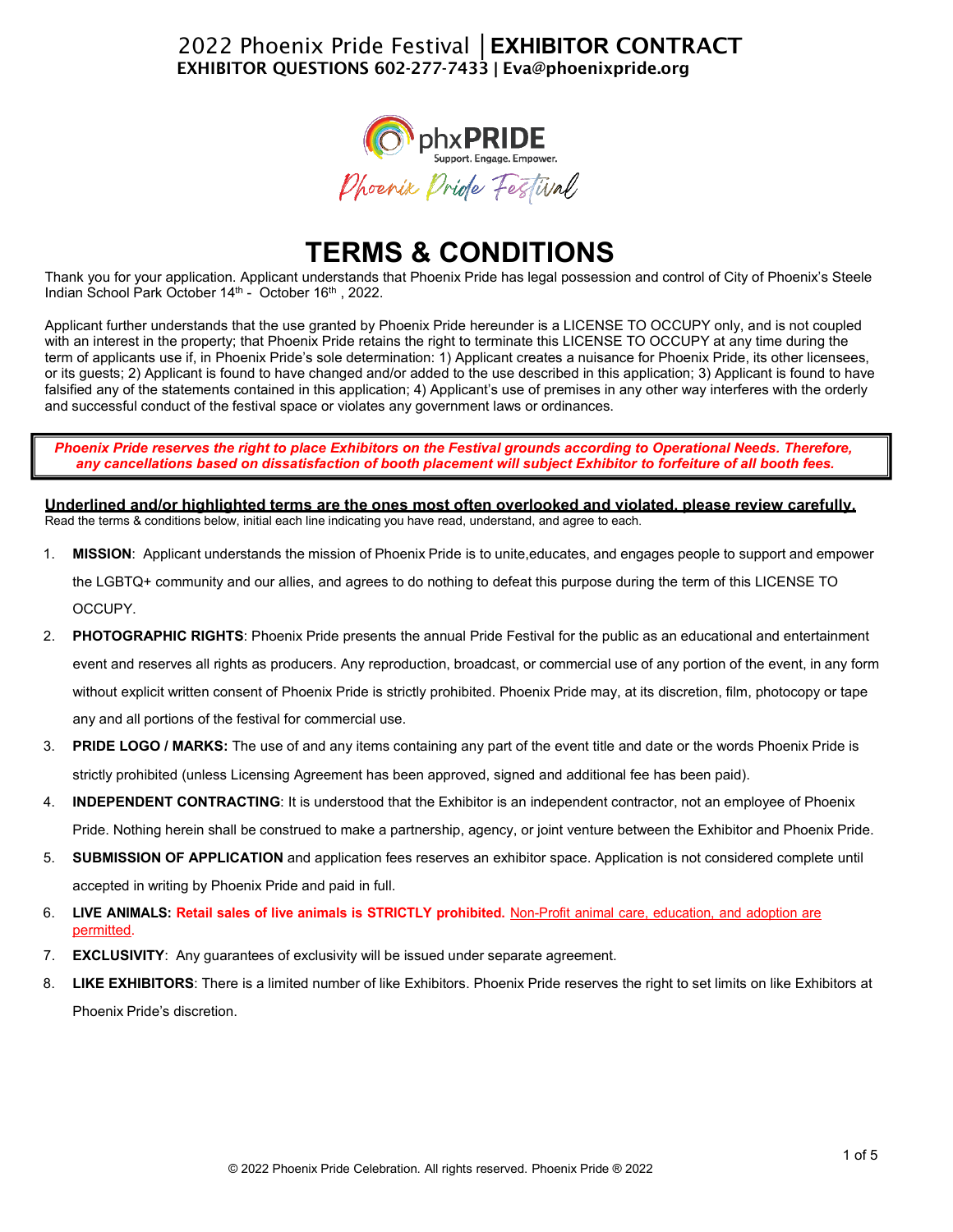- 9. **EXHIBITOR SET-UP HOURS**: **Friday, October 14**: Food Exhibitors ONLY Mandatory check-in STARTING at 8:00am, Non-Food Exhibitors may set up between 10:00am – 6:00pm. **Saturday, October 15**: All Exhibitors 6:00am – 9:00am. **Sunday, October 16**: All Exhibitors 8:00am –9:00am - exhibitors can drive into their spaces only during set-up Hours. You may ONLY enter through the 7<sup>th</sup> St. Entrance north of Indian School during the above hours to set up your booth prior to the festival opening each day. Once the festival is open to the public (11:30AM Saturday and Noon Sunday) you MUST walk in through the Main Entrance with a separately purchased ticket or Volunteer Check-In with an Exhibitor Wristband provided by the Exhibitor Manager. Entrance will be denied by security at Volunteer Check-In if Exhibitor is not wearing the Exhibitor Wristband.
- 10. **SUNDAY NIGHT STRIKE**: Exhibitors with vehicles enter at the 7th St. Entrance north of Indian School Rd. No vehicles will be permitted on the festival grounds without Exhibitor Manager approval. Approval may occur at approximately 10:00 pm, Sunday, October 16, 2022. All property must be removed from the festival grounds by 11:30pm, Sunday, October 16, 2022.
- 11. **VEHICLES**: No vehicles are permitted in the festival site during event hours. All vehicles must be removed from the festival grounds by 10:00am Saturday and 10:00am Sunday or vehicles **WILL** be towed at owner's expense, **NO EXCEPTIONS**. Exhibitors must park in the provided Exhibitor Parking Lot, location provided in Exhibitor Packet - unless otherwise specified by Phoenix Pride in advance.
- 12. RENTED SPACE: All business or other activity must be conducted within the rented space only! No distribution, canvassing, flyer's, **or solicitation of opinion nor vending of any kind may be conducted outside of the rented area. Roaming vending through the festival grounds is prohibited. Violations mayresult in removal from the grounds.**
	- **a. No subletting or sharing Exhibitor spaces without prior written approval from Phoenix Pride.**
- 13. **NOISE LEVEL:** Exhibitors are prohibited from having loud amplified music and/or voices from their assigned space, as a courtesy to fellow exhibitors.
- 14. **NUDITY**: Phoenix Pride reserves the right to limit public display or exhibition of any forms of nudity (pictures, sculptures, paintings, video or printed material, etc.).
- **15. ALCOHOL**: Alcohol beverage sales are prohibited. **Sale of or giving away of alcoholic beverages is strictly prohibited. EXHIBITORS FOUND IN VOLIATION WILL BE REMOVED WITHOUT REFUND. PHX PRIDE RESERVES THE RIGHT TO DENY APPLICATIONS FROM FORMER VIOLATERS.**
- 16. **STYROFOAM:** The use of Styrofoam is prohibited. We encourage our vendors to utilize compost able or recyclable cups, plates, and utensils.
- **17. BEVERAGE SALES**: **Exhibitors are prohibited from giving away water, non-sample size energy drinks, soda, and alcohol. Phoenix Pride reserves the sole right to sell alcohol. Exhibitors may sell Coca-Cola products only if purchased through Swire Coca-Cola, USA. Contact Matt Elvira at 480-487-7556 to arrange product purchase and delivery. This partnership with Swire will benefit Phoenix Pride and their Community Development Programs.Any failure to comply with these beverage rules mayresultinexpulsionfromtheevent.**
- 18. **TRASH:** Exhibitors MUST NOT put Exhibitor generated waste in cardboard trash receptacles provided for attendees. Exhibitors must provide trash receptacles for waste generated by their booth. Exhibitor trash bags, not weighing more than 25 pounds, and recycling left at the back of the rented space will be picked up and disposed of by Phoenix Pride. Any food or cooking waste found in Phoenix Pride's cardboard trash containers intended for attendees will terminate your involvement with any/all future Phoenix Pride events. Improper bagging of food, food waste, oil disposal, oil left in space, excess trash, carpeting, quantities of brochures, large amounts of decorations will prohibit your involvement with any future Phoenix Pride events. Any items remaining in exhibit space Sunday night will be discarded. Phoenix Pride is not responsible for items left after 11:30pm, Sunday, October 16, 2022.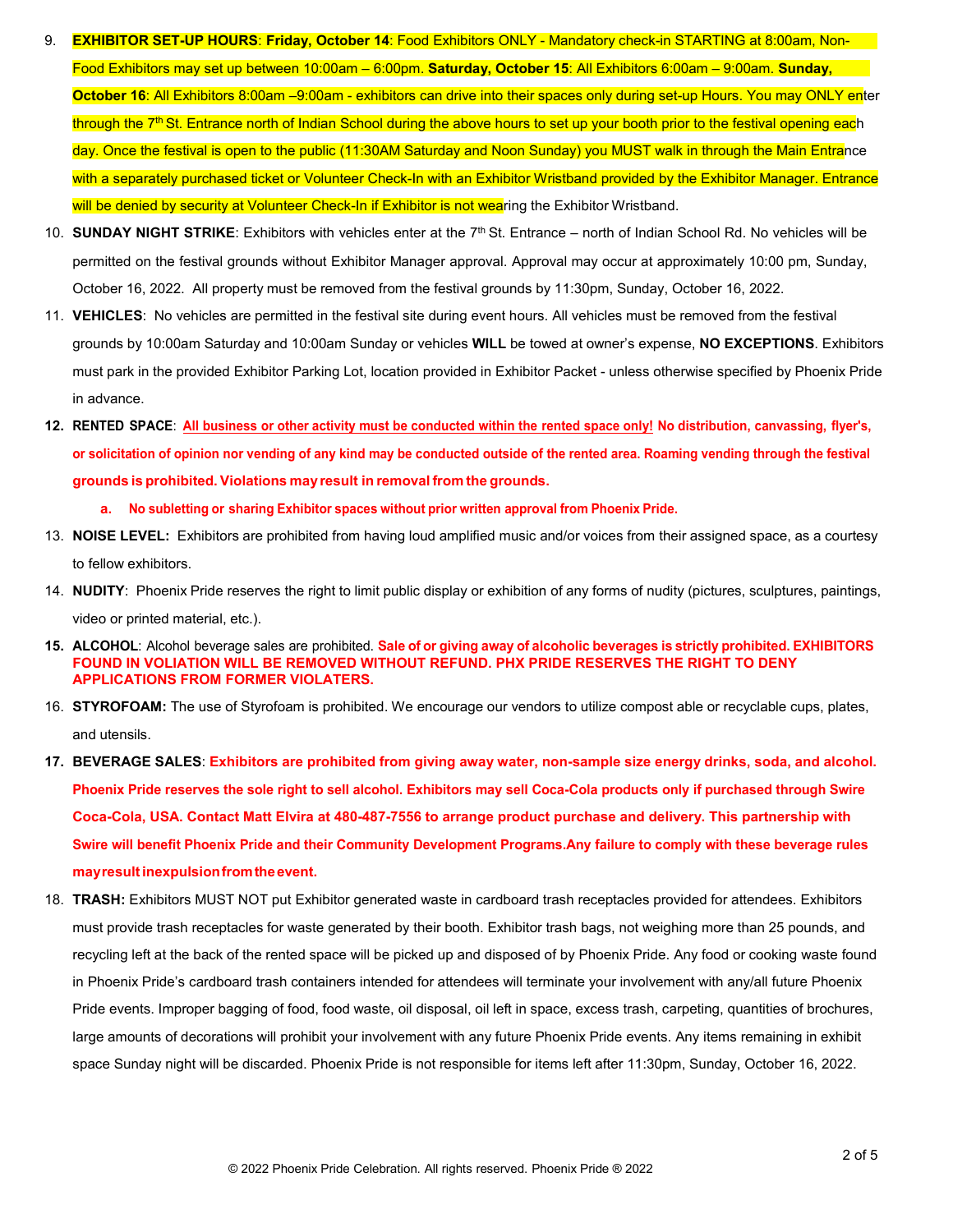- 19. **ELECTRICAL REQUIREMENTS:** All Exhibitors are automatically provided with electricity (10amps; food vendor's 20-30amps) as outlined in the Exhibitor Application. All cooking and/or electrical appliances must conform to the UNIFORM FIRE CODE OF MARICOPA COUNTY. Additional/Special Electrical needs will only be provided if Exhibitor Application and all related fees have been paid in full by Exhibitor Application deadline. Exhibitors are required to bring their own extention cords, surge protectors, etc.
- 20. **VOLUNTEERS / STAFF FOR BOOTH:** Staffing of Exhibitor booth is the Exhibitor's responsibility. All volunteers/staff need an Exhibitor wristband to gain entrance into the event.
- 21. **ENTRY TICKETS or WRISTBANDS**: Entry tickets or wristbands are single-use only. Tickets/wristbands are issued to the Exhibitor's Representative during the first day of check-in, if not picked-up **by appointment from October 25-29, 2021 (11:00AM-6:00PM) at the Phoenix Pride office.** Please distribute entry tickets or wristband to your staff or volunteers appropriately. Please provide your volunteers with a weekend telephone number to the Exhibitor's Representative in case they have problems with entry tickets or wristbands. LIMITED additional Exhibitor Wristbands are available for purchase at a discounted rate, email [Exhibitors@phoenixpride.org](mailto:Exhibitors@phoenixpride.org) or call, 602-277-7433. **ONCE SOLD OUT, THAT'S ALL WE WILL HAVE. We will create a waiting list and if need to fill a cancellation will go in order of waiting list applicants.**
- 22. **PERMITS**: You are required to obtain and display all necessary permits and/or licenses in order to operate at the festival. If you are forced to close by any government agency for failure to obtain your necessary permits and/or licenses, Phoenix Pride is not liable, and will not refund fees. (REQUIRED FOR FOOD VENDORS AND HEALTH TESTING VENDORS.)
- *23.* **INSURANCE: You must provide proof of general liability insurance of at least \$1,000,000 naming:***"Phoenix Pride, its officers, agents and employees"andthe "CityofPhoenix"as "additionally insured coveringtheweekendof October 14-16, 2022".*
- 24. **INDEMNIFICATION**  Exhibitor covenants that it will protect, hold harmless & indemnify Phoenix Pride, the City of Phoenix, and its sponsors, officers, agents, and employees from any and all claims or liability for losses, injury or damages of any type arising out of or resulting from or in connection with the Exhibitor's work, activities or participation in the Phoenix Pride events.
	- a. The Phoenix Pride, City of Phoenix, and Sponsors are not liable for lost, damaged, or stolen exhibitor property.
	- b. In the event of litigation, costs and attorney fees to prevailing party.
- 25. **WORKERS COMPENSATION INSURANCE**: Exhibitor is responsible for workers compensation coverage for your staff. Phoenix Pride does not carry Workers Compensation Insurance for your crew.
- 26. **SECURITY**: Phoenix Pride provides only limited overnight security and assumes no liability for property or equipment left on festival grounds. Exhibitors may leave items in their space overnight but Phoenix Pride accepts no responsibility for the security of said items. Cover all materials.
- 27. **REFUND / CANCELLATION POLICY**: Your booth is **NON REFUNDABLE,** Phoenix Pride is a rain or shine event.
- 28. **PROMISE OF PROFIT**: Phoenix Pride is planning what we hope will be a wonderful festival. We hope it will prove to be a fun and profitable experience for you, however, we cannot and do not guarantee your sales or profits.
- 29. **CONFIRMATIONS:** Confirmation packet containing your booth number, booth location, check-in procedures, and additional information will be email, starting October 1, 2022. Wristbands will not be mailed. Wristbands are available for pick-up by from October 3-7, 2022 (10:00AM-5:00PM) at Phoenix Pride's offices. **After October 7 wristbands will only be available at Exhibitor Check-In**.
- 30. **FINAL AGREEMENT:** This agreement is the final writing and supersedes any prior negotiations.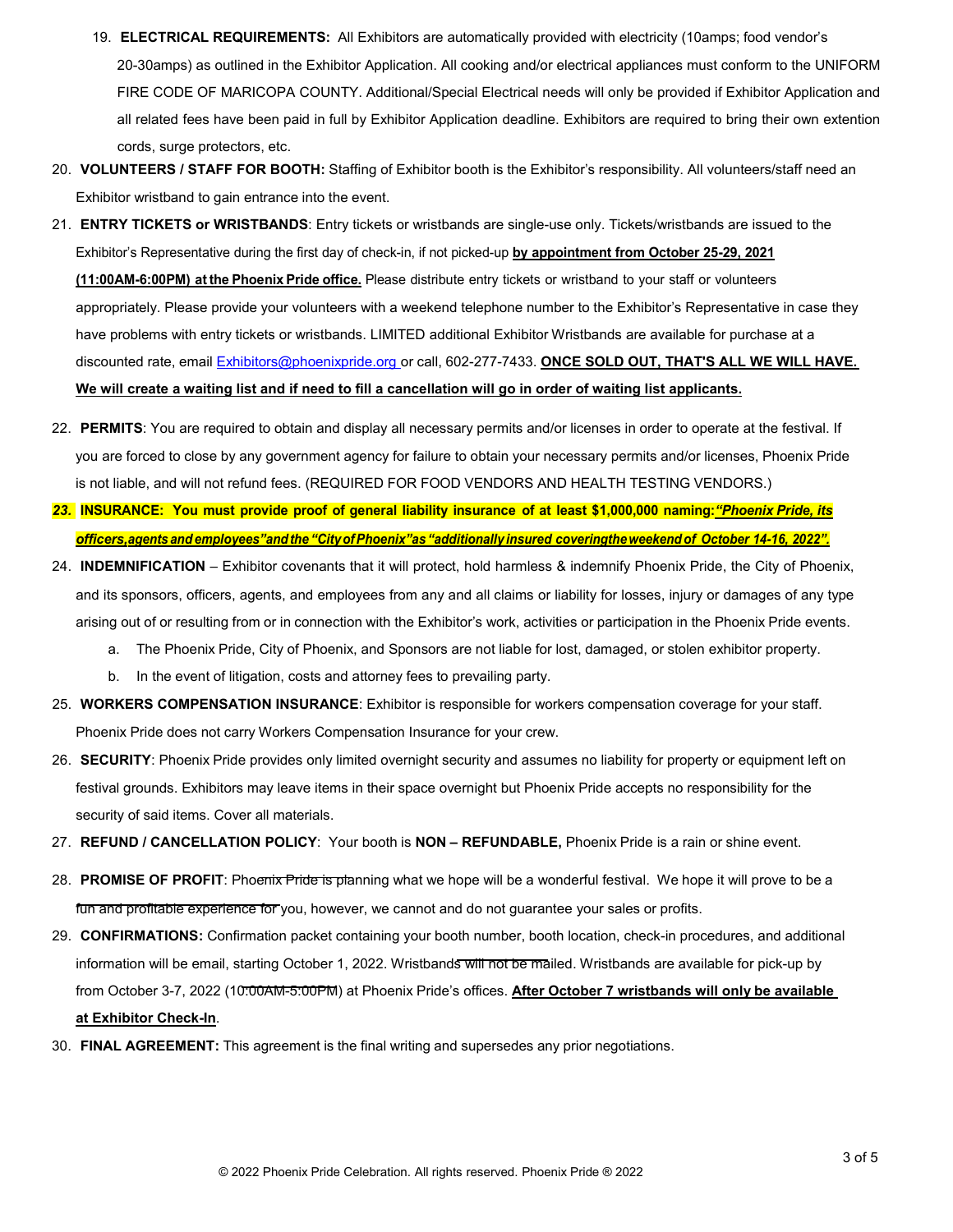#### **Additional Terms & Conditions Applicable to Food Exhibitors**

- 1. All Food Exhibitors must pass the Fire Department Inspection on Saturday morning at 8:00am before they are allowed to open for business. Someone from your company must be at the park in your booth at 8:00am Saturday morning to meet with Fire.
- 2. Each Food Exhibitor is responsible for obtaining a Special Event Food Server License from the Maricopa County Health Department. The food health inspection will be done on Saturday morning at 8:00am. Someone from your company must be at the park in your booth at 8:00am Saturday morning. Your health permit must be available for that inspection.

#### **3. All food vendors must check in and set up on Friday between 8:00am-6:00pm NO EXCEPTIONS!**

- 4. All food items must be stored inside the allotted space, covered and off the ground as mandated by the Maricopa County Health Department.
- 5. Running water for cooking is not provided. You must bring your own water for cooking and hand washing. Maricopa County Health Department requires that you provide appropriate cleaning materials as well as a hand-washing setup. LP- gas containers limited total aggregate WATER CAPACITY of 25 gallons (approx. 100 lbs.) per booth and shall be secured against toppling. They shall not be located within 10 ft. of tent walls or exits. Hoses shall be designed for working pressure of 350 psi AND be marked with LP-GAS, PROPANE, 350 PSI WORKING PRESSURE, with manufacturer's name/trademark. Hose length shall be 36 inches or less and hoses shall be maintained in good condition. Additional containers above permitted quantity shall be stored in a remote location approved by the AHJ.
- **6.** All Food Exhibitors using heat and/or open flames must: a) provide fireproof containers for discarding ashes, and b) one visibly mounted fire extinguisher rated 2A-20B:C. In addition, if you are deep frying food, you must also provide an extinguisher rated Class K. Please don't forget to check the expiration date on your fire extinguisher! Fire extinguishers may be rented for an additional \$20. Please find this option in the Exhibitor Order Form online**.**
- 7. Containers of butane or fuel must be affixed to post or other secure item.
- 8. **OIL/GREASE DEPOSIT**: Baker Commodities will be providing two oil/grease recycling containers for all food vendors to use during the festival. You are required to dump oil/grease into these containers and Baker will remove the containers at the conclusion of the festival. Any food/cooking, exhibitor waste found in cardboard trash containers provided for attendees or found on the ground will eliminate your involvement with any future Phoenix Pride events. Oil/Grease may NOT be disposed of on festival site anywhere but the provided recycling containers. Improper bagging of food, food waste, oil disposal, oil left in space, excess trash, carpeting, quantities of brochures, large amounts of decorations will eliminate your involvement with any future Phoenix Pride events.
- 9. **GRAY WATER**: A gray water container will be provided at both food court areas behind the Food Exhibitors. Gray water must be dumped into this container, and not into tree planters or grass areas.
- 10. It is the Food Exhibitors responsibility to make sure that all workers are familiar with these Terms and Conditions. Failure to comply with any one of these could result in exclusion from participation in future events. You might not be informed of an infraction during the festival as some determination occurs after the event.
- 11. Standard festival trash containers MAY NOT BE UTILIZED for food waste. Food exhibitors must provide their own trash receptacles for their own waste food products and agree to clean up their entire space after the event. You are responsible for removing your trash from the site at the end of each day!
- 12. Food Exhibitors must post prices in a legible manner and in a visible space inside the booth only.
- 13. **Soda/Water/Energy Drink products** Food Vendors are prohibited from selling water, energy drinks, sparking beverages, lemonade of any flavor, citrus based beverages, or shaved ice products, as exclusive contracts are in place with specific Phoenix Pride Sponsors. All beverage products must have a minimum retail price of \$3.00. Swire Coca-Cola products may be sold for a minimum of \$3.00 product purchased as arranged through Swire Coca-Cola refer line 17 page 2.